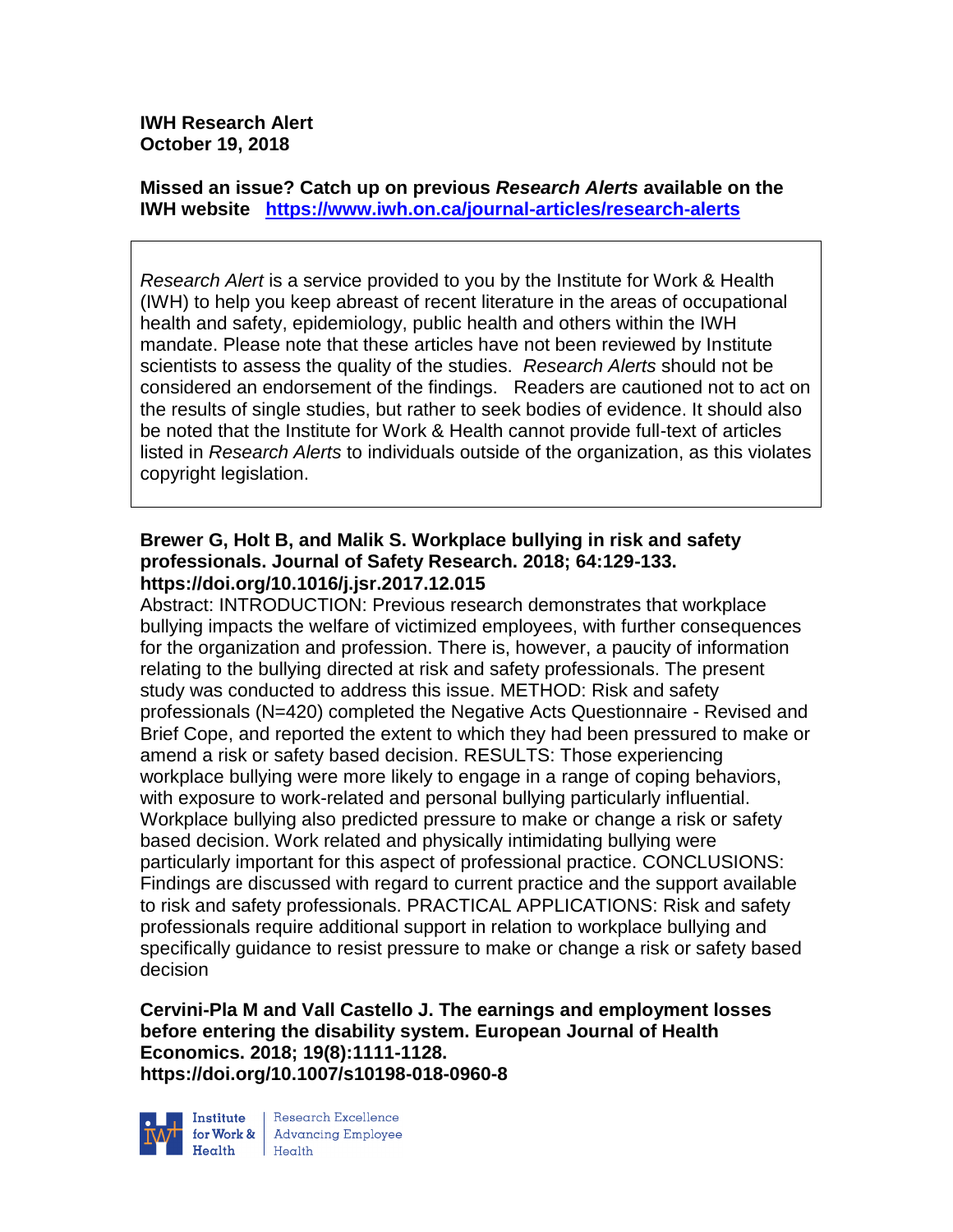Abstract: Although a number of papers in the literature have shown the employment and wage differences between individuals receiving disability benefits and non-disabled individuals, not much is known about the potential employment and wage losses that disabled individuals suffer before being officially accepted into the disability insurance system (DI). Therefore, in this paper we compare individuals that enter into the DI system due to a progressive deterioration in the health status (ordinary illness) to similar non-disabled individuals. Our aim is to identify the differences in employment and wages between these two groups before disabled individuals are officially accepted into the DI system. We combine matching models and difference-in-difference and we find that the wage (employment) growth patterns of both groups of workers become significantly different three (five) years before entering the DI system. More specifically, our estimates suggest that 1 year before entering the system, there is a difference of 79 Euros/month in the wages of the two groups (8.3% of average wage) as well as a 7.8% point difference in employment probabilities

#### **Gould-Werth A, Morrison K, and Ben-Shalom Y. Employers' perspectives on accommodating and retaining employees with newly acquired disabilities: an exploratory study. Journal of Occupational Rehabilitation. 2018; [epub ahead of print].**

#### **https://doi.org/10.1007/s10926-018-9806-6**

Abstract: Introduction Timely and appropriate accommodations can help employees who experience disabilities stay at work instead of exiting the labor force. Employers can play a critical role in connecting such workers with the accommodations they need. This qualitative study seeks to inform policy makers who want to improve workforce retention outcomes by uncovering factors that affect whether employers provide accommodations to, and ultimately retain, employees with disabilities. Methods We conducted semistructured interviews with a convenience sample of human resources professionals in 14 Arkansasbased employers, yielding detailed information on 50 cases in which an employee developed or disclosed a disability. We analyzed the interviews using a grounded theory approach and compared cases to identify key themes emerging across subgroups of cases. Results Two organization-level factors and four employee-level factors influenced employers' efforts to accommodate and retain employees with disabilities: employer resources; employers' communication with the employee and other stakeholders; employee tenure; employee work performance; active/sedentary nature of employee role; and the severity and type of employees' health conditions. Conclusions Consistent with prior literature, employers with greater access to resources and better ability to communicate generally made greater effort to accommodate and retain employees with disabilities. However, employers in the study did not deploy these resources and processes consistently when making decisions about whether and how to provide accommodations to workers with disabilities; employee-level characteristics affected their actions. Policy makers should



Research Excellence for Work & | Advancing Employee Health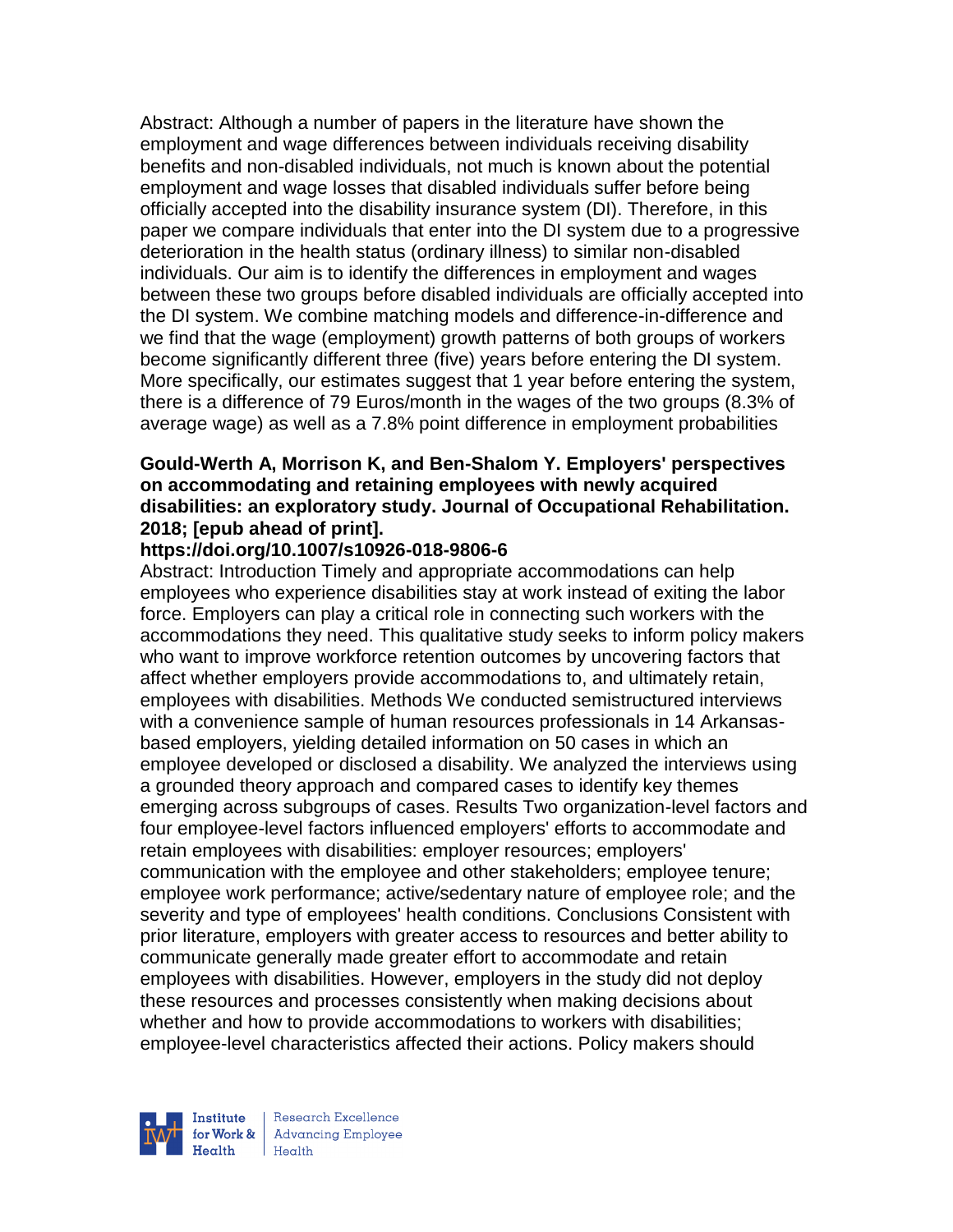consider intervention approaches that reach workers who may be overlooked by employers with scarce resources

## **Harvey EJ, Waterson P, and Dainty ARJ. Beyond ConCA: rethinking causality and construction accidents. Applied Ergonomics. 2018; 73:108- 121.**

## **https://doi.org/10.1016/j.apergo.2018.06.001**

Abstract: The construction industry takes an orthodox approach to safety: Finding root causes, quantifying risk, and often blaming frontline workers. However, safety has reached a plateau and the limitations of this approach are starting to be acknowledged. A sociotechnical systems approach (as applied in the ConCA model) presents new opportunities to understand accident causation by linking immediate accident circumstances with the distal shaping and originating influences. 32 construction safety managers, consultants, and experts contributed their views regarding the hazards of construction (both human and physical) and the difficulties managing these. The findings provide an insight into the work of construction safety managers and their decision making which is influenced by industry-wide pressures and worker attributes over physical hazards. Construction suffers from a wide range of pressures; a combination of both top-down, from the client, and bottom-up challenges from the workforce it attracts. The original ConCA model has been revised to reflect the findings. By applying systems thinking, the relationships between negative perceptions of workers' risk-taking and these challenges can be crystallised. The results support integrating safety into primary activities to increase engagement, learning legacies to transfer knowledge between projects, multi-disciplinary teams to raise risk awareness, empowerment to combat their feelings of dissatisfaction and disloyalty, and collaboration in risk management to incorporate workers' expertise and ensure they feel valued

#### **Hudon A, Ehrmann Feldman D, and Hunt M. Tensions living out professional values for physical therapists treating injured workers. Qualitative Health Research. 2018; [epub ahead of print]. https://doi.org/10.1177/1049732318803589**

Abstract: Health care services provided by workers' compensation systems aim to facilitate recovery for injured workers. However, some features of these systems pose barriers to high quality care and challenge health care professionals in their everyday work. We used interpretive description methodology to explore ethical tensions experienced by physical therapists caring for patients with musculoskeletal injuries compensated by Workers' Compensation Boards. We conducted in-depth interviews with 40 physical therapists and leaders in the physical therapy and workers' compensation fields from three Canadian provinces and analyzed transcripts using concurrent and constant comparative techniques. Through our analysis, we developed inductive themes reflecting significant challenges experienced by participants in upholding three core professional values: equity, competence, and autonomy. These



Research Excellence for Work & Advancing Employee<br>Health Health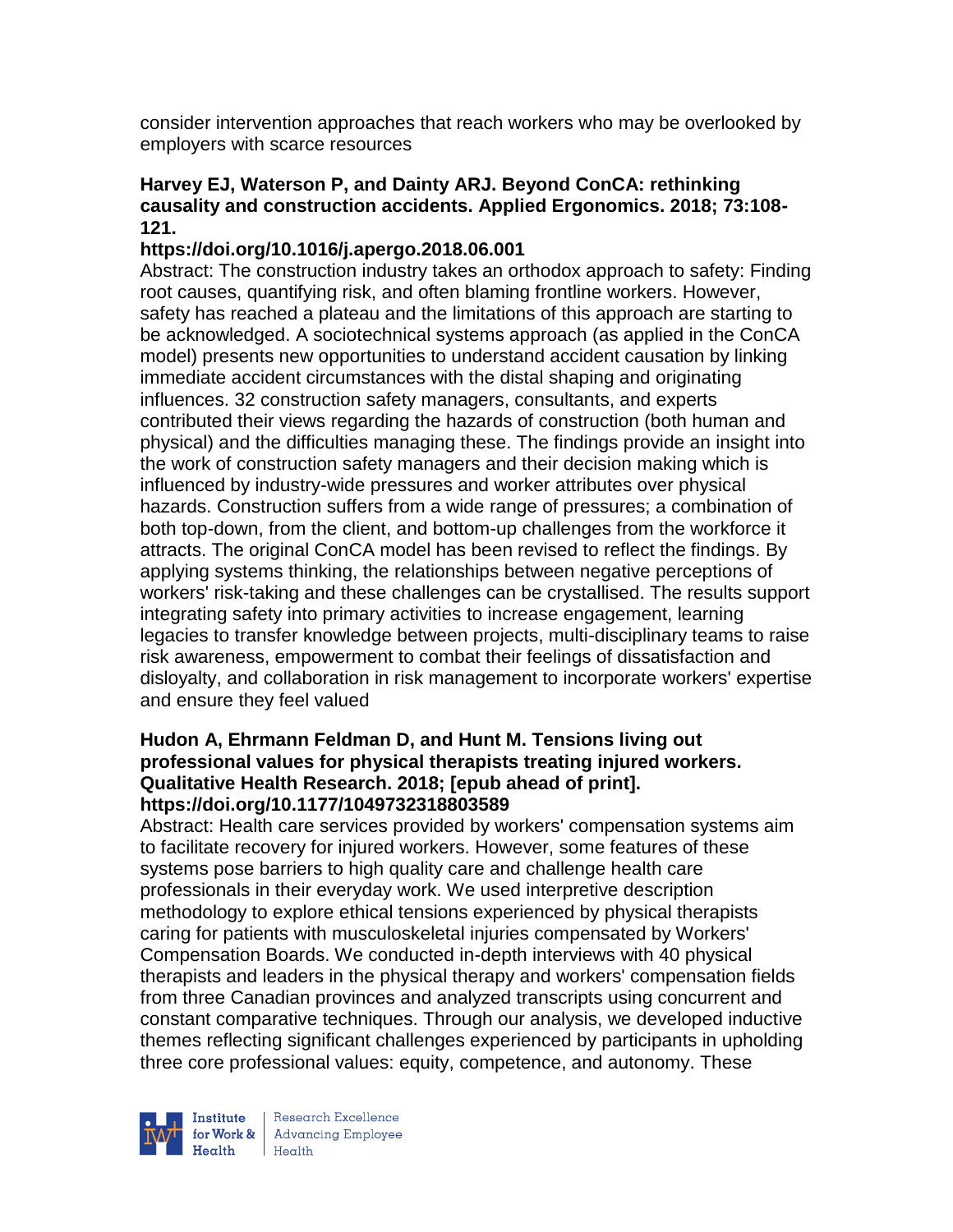challenges illustrate multiple facets of physical therapists' struggles to uphold moral commitments and preserve their sense of professional integrity while providing care to injured workers within a complex health service system

## **Kadijk EA, van den Heuvel S, Ybema JF, and Leijten FRM. The influence of multi-morbidity on the work ability of ageing employees and the role of coping style. Journal of Occupational Rehabilitation. 2018; [epub ahead of print].**

## **https://doi.org/10.1007/s10926-018-9811-9**

Abstract: Purpose With an ageing workforce, employees are increasingly confronted with multi-morbidity. Especially physical and mental health problems often occur together. This study aims to (i) explore the effect of multi-morbidity on work ability of ageing employees, more specifically the effects of the number of health problems and the combination of physical and mental health problems, and to (ii) explore to what extent the effects of physical and mental health problems on work ability are explained by applying differing coping styles. Methods A 1 year follow up study (2012-2013) was conducted among 7175 employees aged 45-64 years. Linear regression analyses were conducted to examine longitudinal relationships between multi-morbidity, coping styles and work ability. To determine whether coping styles mediate the effects of multimorbidity on work ability, Sobel tests were conducted. Results A higher number of health problems was related to poorer work ability, but this negative effect stabilized from three health problems onwards. The combination of physical and mental health problem(s) was more strongly related to poorer work ability than only physical health problems. The negative relation between physical health problems and work ability was partly suppressed by active coping, while the negative relation between the combination of physical and mental health problem(s) on work ability was partly explained by avoidant coping. Conclusions Ageing employees with multi-morbidity have a reduced work ability, especially when mental health problems are present. The greater negative effects of the combination of physical and mental health problems on work ability are partially due to unfavorable coping styles

## **Li Y, Chen PY, Tuckey MR, McLinton SS, and Dollard MF. Prevention through job design: identifying high-risk job characteristics associated with workplace bullying. Journal of Occupational Health Psychology. 2018; [epub ahead of print].**

#### **https://doi.org/10.1037/ocp0000133**

Abstract: Work environment hypothesis, a predominant theoretical framework in workplace bullying literature, postulates that job characteristics may trigger workplace bullying. Yet, these characteristics are often assessed by employees based on their experience of the job. This study aims to assess how job characteristics, independently assessed via Occupational Information Network (O\*NET), are related to perceived job characteristics reported by employees, which, in turn, are associated with self-reported workplace bullying. Multilevel



Research Excellence for Work & | Advancing Employee  $H_{\text{eath}}$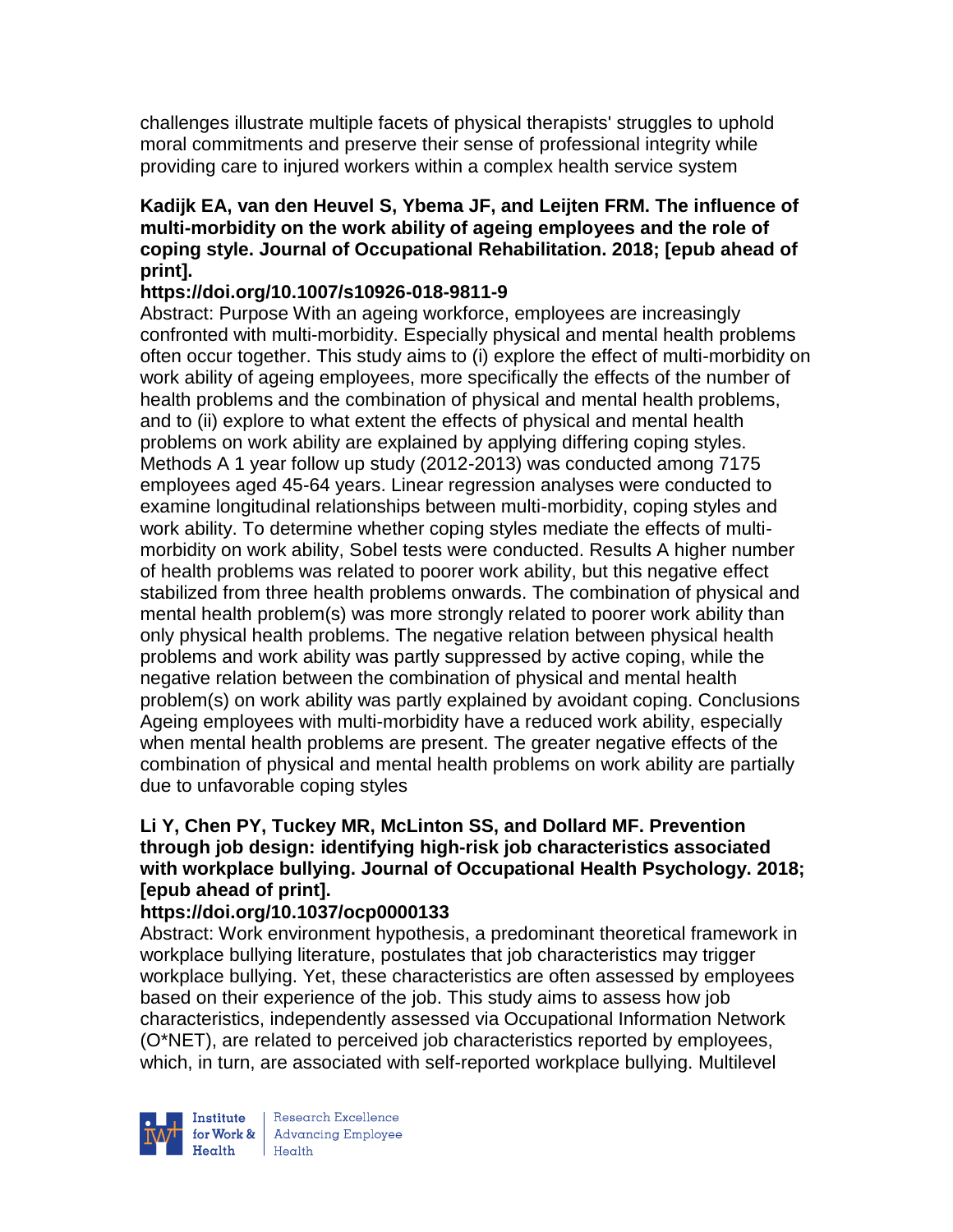mediation analyses from 3,829 employees in 209 occupations confirmed that employees, whose work schedules are more irregular and whose work involves a higher level of conflictual contact (as assessed by O\*NET), report experiencing higher job demands, which are associated with higher exposure to bullying. Moreover, employees working in jobs structured to allow for more discretion in decision-making (as assessed by O\*NET) report experiencing more job autonomy and are less likely to experience bullying. The results offer some clues as to how the way in which a job is structured is related to how that job is perceived, which in turn is associated with exposure to bullying. Our findings also suggest that a job design perspective to redesign certain job characteristics may offer an additional viable approach to prevent workplace bullying. (PsycINFO Database Record (c) 2018 APA, all rights reserved)

#### **Lunny C, Brennan SE, McDonald S, and McKenzie JE. Toward a comprehensive evidence map of overview of systematic review methods: paper 2: risk of bias assessment; synthesis, presentation and summary of the findings; and assessment of the certainty of the evidence. Systematic Reviews. 2018; 7(1):159.**

**https://doi.org/10.1186/s13643-018-0784-8 [open access]** Abstract: BACKGROUND: Overviews of systematic reviews (SRs) attempt to systematically retrieve and summarise the results of multiple systematic reviews. This is the second of two papers from a study aiming to develop a comprehensive evidence map of the methods used in overviews. Our objectives were to (a) develop a framework of methods for conducting, interpreting and reporting overviews (stage I)-the Methods for Overviews of Reviews (MOoR) framework-and (b) to create an evidence map by mapping studies that have evaluated overview methods to the framework (stage II). In the first paper, we reported findings for the four initial steps of an overview (specification of purpose, objectives and scope; eligibility criteria; search methods; data extraction). In this paper, we report the remaining steps: assessing risk of bias; synthesis, presentation and summary of the findings; and assessing certainty of the evidence arising from the overview. METHODS: In stage I, we identified crosssectional studies, guidance documents and commentaries that described methods proposed for, or used in, overviews. Based on these studies, we developed a framework of possible methods for overviews, categorised by the steps in conducting an overview. Multiple iterations of the framework were discussed and refined by all authors. In stage II, we identified studies evaluating methods and mapped these evaluations to the framework. RESULTS: Forty-two stage I studies described methods relevant to one or more of the latter steps of an overview. Six studies evaluating methods were included in stage II. These mapped to steps involving (i) the assessment of risk of bias (RoB) in SRs (two SRs and three primary studies, all reporting evaluation of RoB tools) and (ii) the synthesis, presentation and summary of the findings (one primary study evaluating methods for measuring overlap). CONCLUSION: Many methods have been described for use in the latter steps in conducting an overview; however,

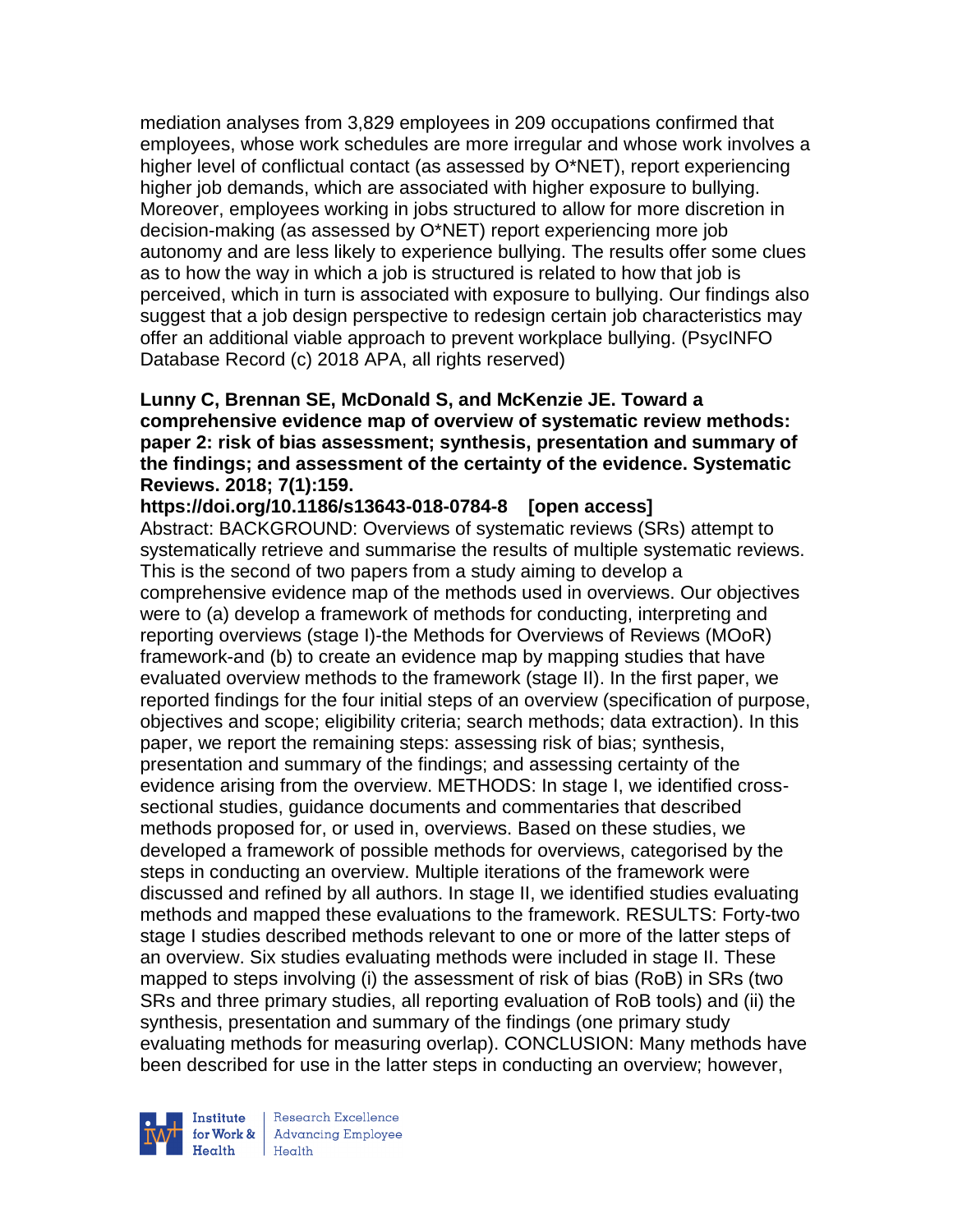evaluation and guidance for applying these methods is sparse. The exception is RoB assessment, for which a multitude of tools exist-several with sufficient evaluation and guidance to recommend their use. Evaluation of other methods is required to provide a comprehensive evidence map

## **Marcum JL, Foley M, Adams D, and Bonauto D. Characteristics of construction firms at risk for future workers' compensation claims using administrative data systems, Washington State. Journal of Safety Research. 2018; 65:53-58.**

## **https://doi.org/10.1016/j.jsr.2018.02.005**

Abstract: INTRODUCTION: Construction is high-hazard industry, and continually ranks among those with the highest workers' compensation (WC) claim rates in Washington State (WA). However, not all construction firms are at equal risk. We tested the ability to identify those construction firms most at risk for future claims using only administrative WC and unemployment insurance data. METHODS: We collected information on construction firms with 10-50 average full time equivalent (FTE) employees from the WA unemployment insurance and WC data systems (n=1228). Negative binomial regression was used to test the ability of firm characteristics measured during 2011-2013 to predict time-loss claim rates in the following year, 2014. RESULTS: Claim rates in 2014 varied by construction industry groups, ranging from 0.7 (Land Subdivision) to 4.6 (Foundation, Structure, and Building Construction) claims per 100 FTE. Construction firms with higher average WC premium rates, a history of WC claims, increasing number of quarterly FTE, and lower average wage rates during 2011-2013 were predicted to have higher WC claim rates in 2014. CONCLUSIONS: We demonstrate the ability to leverage administrative data to identify construction firms predicted to have future WC claims. This study should be repeated to determine if these results are applicable to other high-hazard industries. Practical Applications: This study identified characteristics that may be used to further refine targeted outreach and prevention to construction firms at risk

# **Moore LL, Wurzelbacher SJ, and Shockey TM. Workers' compensation insurer risk control systems: opportunities for public health collaborations. Journal of Safety Research. 2018; 66:141-150.**

## **https://doi.org/10.1016/j.jsr.2018.07.004**

Abstract: INTRODUCTION: Workers' compensation (WC) insurers offer services and programs for prospective client selection and insured client risk control (RC) purposes. Toward these aims, insurers collect employer data that may include information on types of hazards present in the workplace, safety and health programs and controls in place to prevent injury/illness, and return-to-work programs to reduce injury/illness severity. Despite the potential impact of RC systems on workplace safety and health and the use of RC data in guiding prevention efforts, few research studies on the types of RC services provided to employers or the RC data collected have been published in the peer-reviewed literature. METHODS: Researchers conducted voluntary interviews with nine



Research Excellence Financial Research Excellence<br>
Financing Employee<br>
Realth Health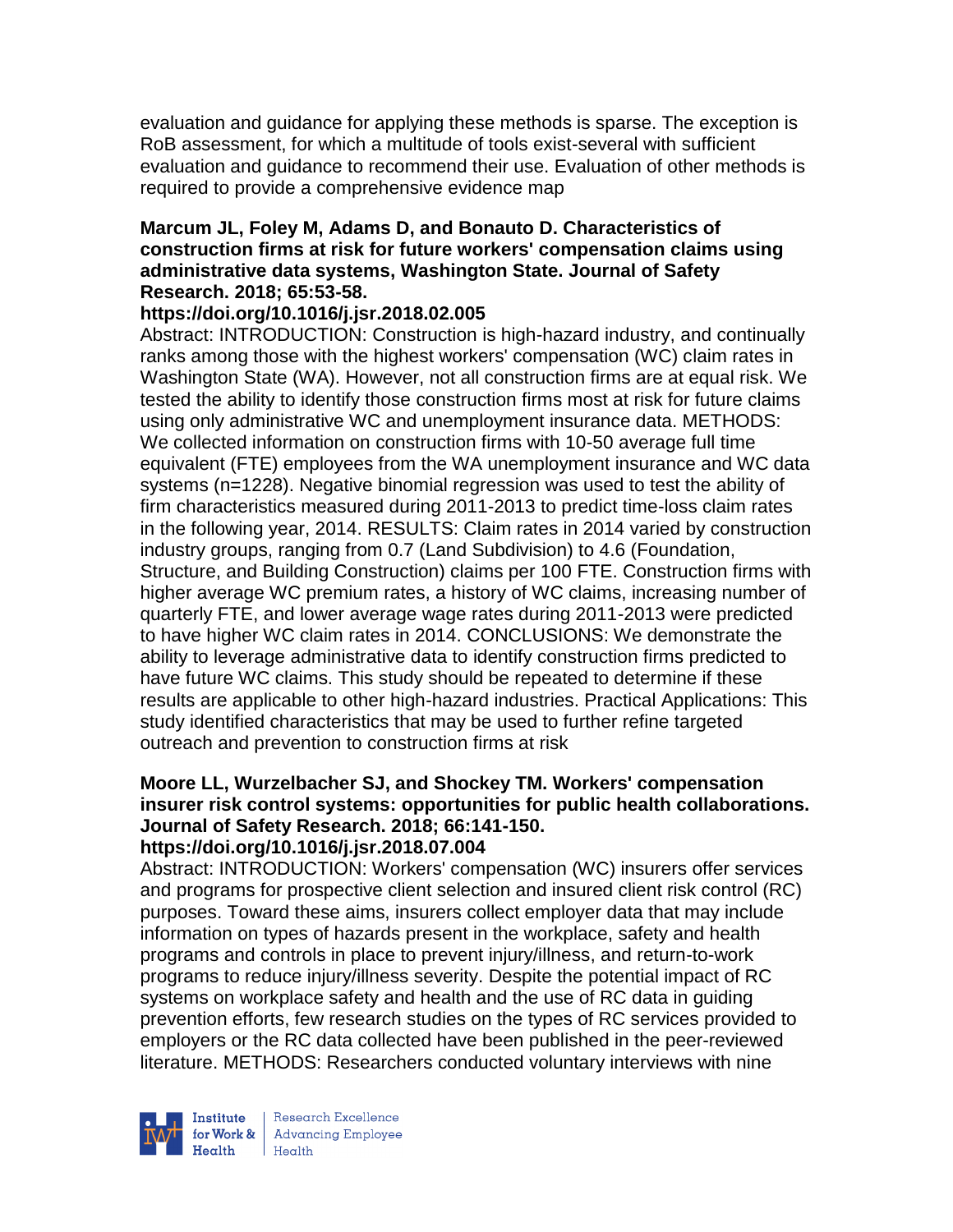private and state-fund WC insurers to collect qualitative information on RC data and systems. RESULTS: Insurers provided information describing their RC data, tools, and practices. Unique practices as well as similarities including those related to RC services, policyholder goals, and databases were identified. CONCLUSIONS: Insurers collect and store extensive RC data, which have utility for public health research for improving workplace safety and health. PRACTICAL APPLICATIONS: Increased public health understanding of RC data and systems and an identification of key collaboration opportunities between insurers and researchers will facilitate increased use of RC data for public health purposes

#### **Petkovic J, Welch V, Jacob MH, Yoganathan M, Ayala AP, Cunningham H, and Tugwell P. Do evidence summaries increase health policy-makers' use of evidence from systematic reviews? Campbell Systematic Reviews. 2018; 8.**

**https://doi.org/10.4073/csr.2018.8 [open access]**

#### **Sowah D, Boyko R, Antle D, Miller L, Zakhary M, and Straube S. Occupational interventions for the prevention of back pain: overview of systematic reviews. Journal of Safety Research. 2018; 66:39-59. https://doi.org/10.1016/j.jsr.2018.05.007 [open access]**

Abstract: INTRODUCTION: We conducted an overview of systematic reviews of interventions for the prevention of low back pain (LBP) that can be conducted in a workplace setting. METHODS: An electronic literature search was performed in Medline, EMBASE, and the Cochrane Library. Published peer-reviewed systematic reviews and meta-analyses, which described interventions for the primary or secondary prevention of LBP applicable to a workplace setting, were eligible for inclusion. The methodological quality of the included systematic reviews was assessed with the AMSTAR tool. The primary outcome of interest was the incidence of LBP; secondary outcomes were LBP-associated absenteeism, activity interference, and costs related to LBP. RESULTS: Twentyeight eligible articles published between 1994 and 2016 were included in a qualitative synthesis following our screening of abstracts and full-text articles. The AMSTAR rating revealed 14 reviews of high, 10 of moderate, and 4 of low methodological quality. The identified interventions included workplace modifications (6 reviews, 10 studies, 6,751 subjects); shoe insoles (4 reviews, 6 studies, 2,356 subjects); and lumbar supports and other assistive devices (15 reviews, 18 studies, 60,678 subjects). Educational interventions investigated were back schools (10 reviews, 30 studies, 9,973 subjects); manual material handling techniques/advice (6 reviews, 24 studies, 10,505 subjects); and other forms of instruction including pamphlets, booklets, and other media (four reviews, 14 studies, 11,991 subjects). Exercise interventions, investigated in 12 reviews (35 studies, 19,330 subjects), showed moderate quality evidence of effectiveness for exercise interventions alone or in conjunction with educational interventions; no other type of intervention was consistently effective in the prevention of LBP



Research Excellence for Work & | Advancing Employee Health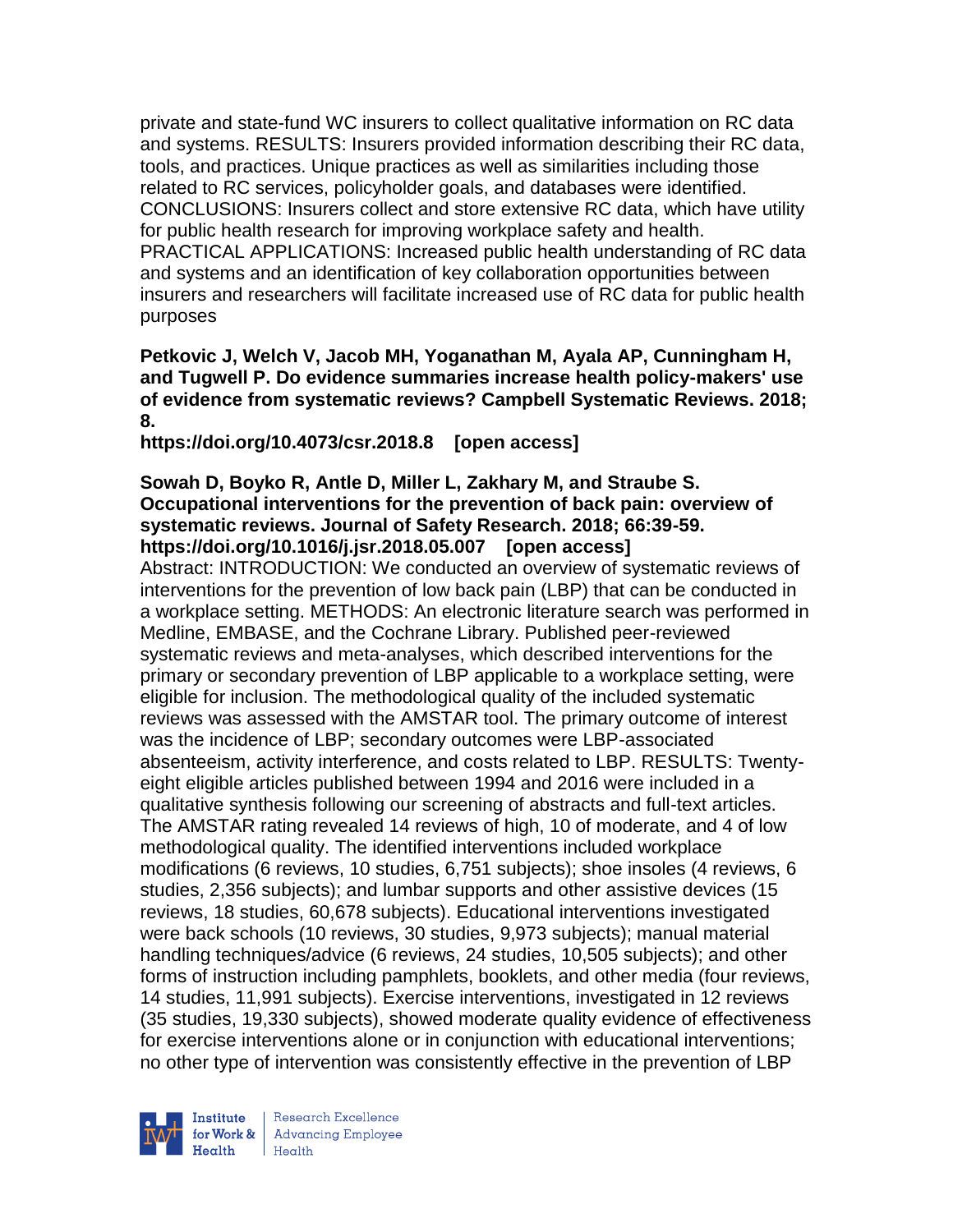or LBP-associated outcomes of interest. CONCLUSIONS: Our overview provides evidence of effectiveness for exercise with or without educational interventions in the prevention of LBP. PRACTICAL APPLICATIONS: Exercise interventions with or without educational interventions that can be applied in the workplace have the potential to prevent LBP

# **Yazdani A and Wells R. Barriers for implementation of successful change to prevent musculoskeletal disorders and how to systematically address them. Applied Ergonomics. 2018; 73:122-140.**

**https://doi.org/10.1016/j.apergo.2018.05.004 [open access]**

Abstract: This scoping review identified common barriers and facilitators encountered during the implementation of changes to prevent musculoskeletal disorders (MSD) and examined their relationship with those encountered in general Occupational Health and Safety (OHS) efforts. Thematic analysis of the literature identified 11 barriers: (i) Lack of time; (ii) Lack of resources; (iii) Lack of communication; (iv) Lack of management support, commitment, and participation; (v) Lack of knowledge and training; (vi) Resistance to change; (vii) Changing work environment; (viii) Scope of activities; (ix) Lack of trust, fear of job loss, or loss of authority; (x) Process deficiencies; and (xi) Difficulty of implementing controls. Three facilitators identified were: (i) Training, knowledge and ergonomists' support; (ii) Communication, participation and support; and (iii) An effective implementation process. The barriers and facilitators identified were similar to those in general OHS processes. The integration of MSD prevention into a general management system approach may overcome these barriers

#### **Yuma-Guerrero P, Orsi R, Lee PT, and Cubbin C. A systematic review of socioeconomic status measurement in 13 years of U.S. injury research. Journal of Safety Research. 2018; 64:55-72. https://doi.org/10.1016/j.jsr.2017.12.017**

Abstract: OBJECTIVE: The purpose of this review was to assess the impact of socioeconomic status (SES) on injury and to evaluate how U.S. injury researchers have measured SES over the past 13years in observational research studies. DESIGN & METHODS: This systematic review included 119 US injury studies indexed in PubMed between January 1, 2002 and August 31, 2015 that used one or more individual and/or area-level measures of SES as independent variables. Study findings were compared to the results of a previous review published in 2002. RESULTS: Findings indicate SES remains an important predictor of injury. SES was inversely related to injury in 78 (66%) of the studies; inverse relationships were more consistently found in studies of fatal injury (77.4%) than in studies of non-fatal injury (58%). Approximately two-thirds of the studies (n=73, 61%) measured SES along a gradient and 59% used more than one measure of SES (n=70). Studies that used a gradient measure of SES and/or more than one measure of SES identified significant relationships more often. These findings were essentially equivalent to those of a similar 2002 review (Cubbin & Smith, 2002). CONCLUSIONS: There remains a need to